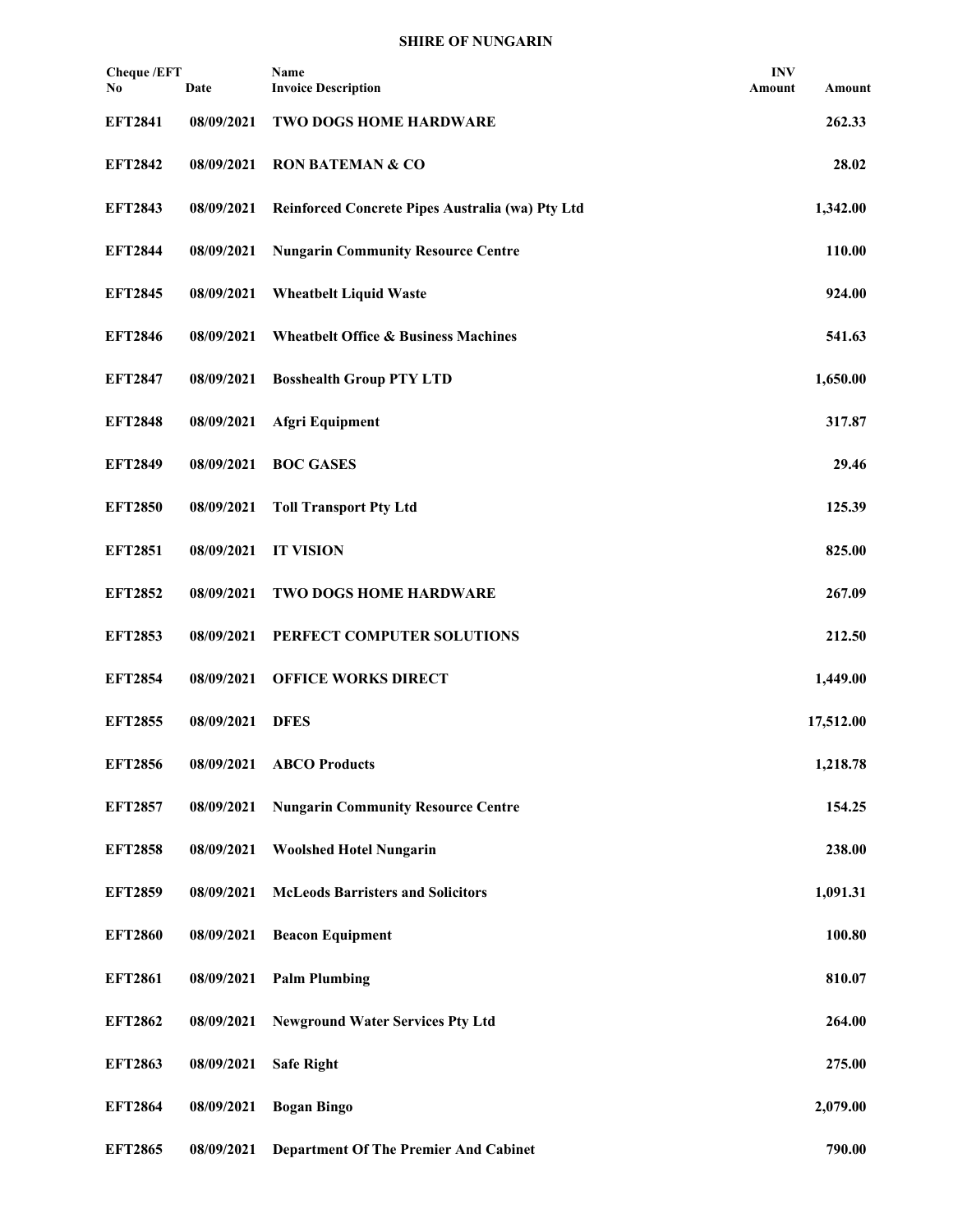| <b>Cheque</b> /EFT   |                    | Name                                                                       | <b>INV</b> |                  |
|----------------------|--------------------|----------------------------------------------------------------------------|------------|------------------|
| No<br><b>EFT2865</b> | Date<br>08/09/2021 | <b>Invoice Description</b><br><b>Department Of The Premier And Cabinet</b> | Amount     | Amount<br>790.00 |
|                      |                    |                                                                            |            |                  |
| <b>EFT2866</b>       | 08/09/2021         | <b>Oxter Services</b>                                                      |            | 351.64           |
| <b>EFT2867</b>       | 08/09/2021         | <b>McLeods Barristers and Solicitors</b>                                   |            | 1,466.86         |
| <b>EFT2868</b>       | 08/09/2021         | <b>Darren Long Consulting</b>                                              |            | 6,270.00         |
| <b>EFT2869</b>       | 13/09/2021         | <b>RON BATEMAN &amp; CO</b>                                                |            | 23.18            |
| <b>EFT2870</b>       | 13/09/2021         | <b>OFFICE WORKS DIRECT</b>                                                 |            | 840.50           |
| <b>EFT2871</b>       | 13/09/2021         | <b>Beacon Equipment</b>                                                    |            | 62.00            |
| <b>EFT2872</b>       | 14/09/2021         | <b>AVON WASTE</b>                                                          |            | 1,691.05         |
| <b>EFT2873</b>       | 14/09/2021         | <b>Toll Transport Pty Ltd</b>                                              |            | 22.08            |
| <b>EFT2874</b>       | 14/09/2021         | <b>OFFICE WORKS DIRECT</b>                                                 |            | 2,534.18         |
| <b>EFT2875</b>       | 14/09/2021         | <b>SHIRE OF TRAYNING</b>                                                   |            | 5,320.00         |
| <b>EFT2876</b>       | 14/09/2021         | <b>Great Southern Fuel Supplies</b>                                        |            | 5,075.70         |
| <b>EFT2877</b>       | 14/09/2021         | <b>Wegners Rural</b>                                                       |            | 269.94           |
| <b>EFT2878</b>       | 14/09/2021         | <b>McLeods Barristers and Solicitors</b>                                   |            | 2,849.12         |
| <b>EFT2879</b>       | 14/09/2021         | <b>GVM Solutions</b>                                                       |            | 17,649.50        |
| <b>EFT2880</b>       | 15/09/2021         | <b>GARY CHARLES COUMBE</b>                                                 |            | 192.93           |
| <b>EFT2881</b>       | 15/09/2021         | RENIRA EILEEN O'CONNELL                                                    |            | 188.00           |
| <b>EFT2882</b>       | 15/09/2021         | <b>KERRY LORELLE DAYMAN</b>                                                |            | 119.20           |
| <b>EFT2883</b>       | 15/09/2021         | Pippa de Lacy                                                              |            | 478.93           |
| <b>EFT2884</b>       | 15/09/2021         | <b>Jason Davis</b>                                                         |            | 141.60           |
| <b>EFT2885</b>       | 15/09/2021         | <b>Bill Lee</b>                                                            |            | 132.00           |
| <b>EFT2886</b>       | 15/09/2021         | <b>Roman Vincent Mizia</b>                                                 |            | 100.00           |
| <b>EFT2887</b>       | 17/09/2021         | <b>Chubb Fire &amp; Security</b>                                           |            | 9,755.39         |
| <b>EFT2888</b>       | 17/09/2021         | <b>Combined Tyres</b>                                                      |            | 899.80           |
| <b>EFT2889</b>       | 17/09/2021         | TWO DOGS HOME HARDWARE                                                     |            | 607.46           |
| <b>EFT2889</b>       | 17/09/2021         | TWO DOGS HOME HARDWARE                                                     |            | 607.46           |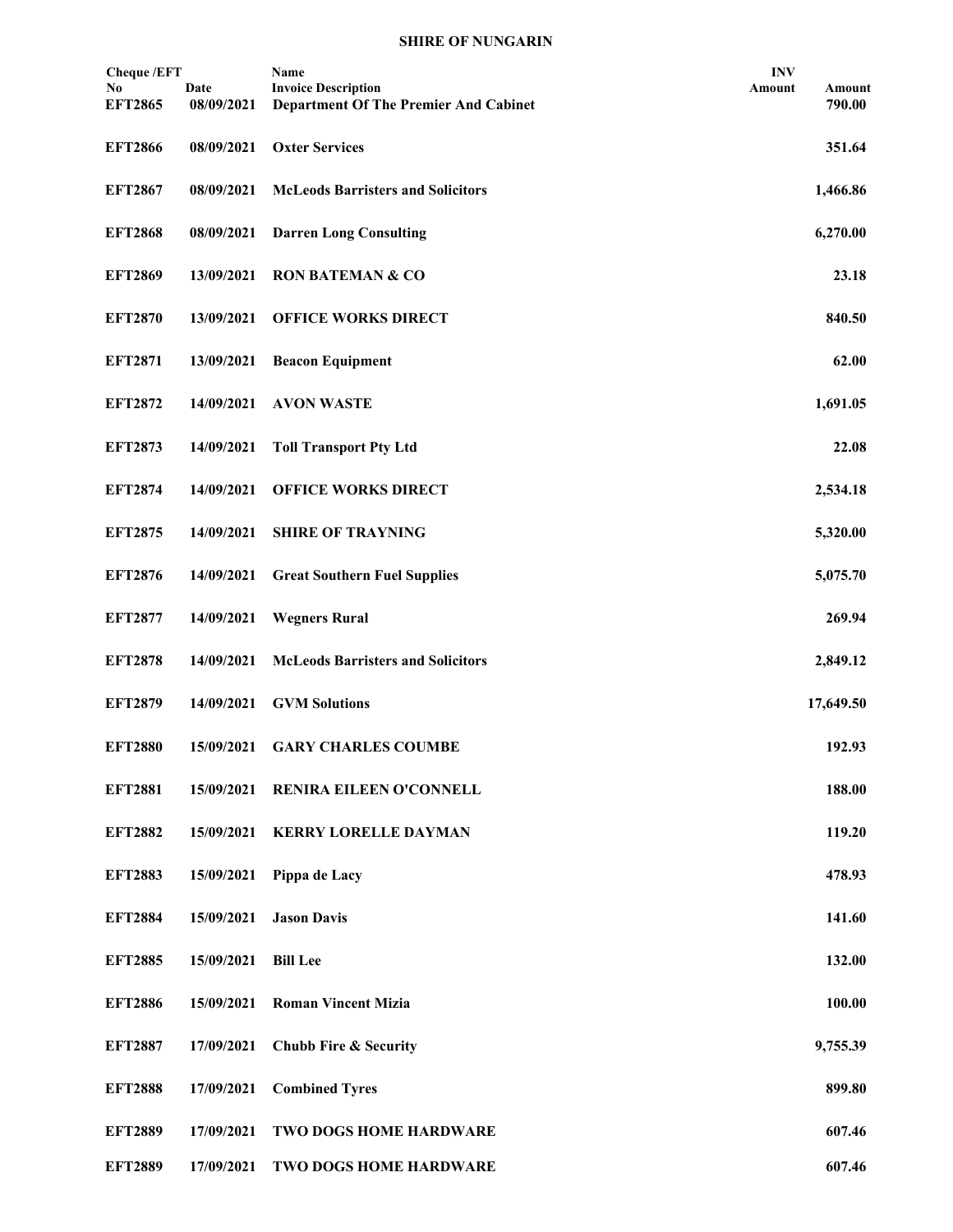| <b>Cheque/EFT</b><br>No | Date       | Name<br><b>Invoice Description</b>                | <b>INV</b><br>Amount | <b>Amount</b> |
|-------------------------|------------|---------------------------------------------------|----------------------|---------------|
| <b>EFT2890</b>          | 17/09/2021 | <b>RON BATEMAN &amp; CO</b>                       |                      | 315.35        |
| <b>EFT2891</b>          | 17/09/2021 | AIT SPECIALISTS PTY LTD                           |                      | 75.02         |
| <b>EFT2892</b>          | 17/09/2021 | <b>METAL ARTWORK CREATIONS</b>                    |                      | 66.00         |
| <b>EFT2893</b>          | 17/09/2021 | <b>Nungarin Community Resource Centre</b>         |                      | 252.00        |
| <b>EFT2894</b>          | 17/09/2021 | <b>Wheatbelt Liquid Waste</b>                     |                      | 1,705.00      |
| <b>EFT2895</b>          | 17/09/2021 | <b>Innaloo Quest</b>                              |                      | 1,251.02      |
| <b>EFT2896</b>          | 17/09/2021 | <b>WA Appliance Parts</b>                         |                      | 67.60         |
| <b>EFT2897</b>          | 22/09/2021 | <b>GARY CHARLES COUMBE</b>                        |                      | 192.93        |
| <b>EFT2898</b>          | 22/09/2021 | RENIRA EILEEN O'CONNELL                           |                      | 100.00        |
| <b>EFT2899</b>          | 22/09/2021 | <b>KERRY LORELLE DAYMAN</b>                       |                      | 119.20        |
| <b>EFT2900</b>          | 22/09/2021 | Pippa de Lacy                                     |                      | 466.13        |
| <b>EFT2902</b>          | 22/09/2021 | <b>Bill Lee</b>                                   |                      | 132.00        |
| <b>EFT2903</b>          | 22/09/2021 | <b>Roman Vincent Mizia</b>                        |                      | 100.00        |
| <b>EFT2904</b>          | 24/09/2021 | THE NATIONAL TRUST OF AUSTRALIA                   |                      | 2,796.94      |
| <b>EFT2905</b>          | 24/09/2021 | <b>McLeods Barristers and Solicitors</b>          |                      | 2,440.63      |
| 16861                   | 08/09/2021 | <b>SYNERGY</b>                                    |                      | 857.72        |
| 16862                   | 17/09/2021 | <b>SYNERGY</b>                                    |                      | 938.02        |
| 16863                   | 17/09/2021 | <b>WATER CORPORATION</b>                          |                      | 89.90         |
| DD8293.1                | 01/09/2021 | <b>Aware Super</b>                                |                      | 2,395.53      |
| DD8293.2                | 01/09/2021 | <b>BT</b> Super for Life                          |                      | 206.77        |
| DD8293.3                | 01/09/2021 | <b>AUSTRALIAN SUPER ADMINISTRATION</b>            |                      | 342.00        |
| DD8293.4                | 01/09/2021 | <b>Rest Superannuation</b>                        |                      | 227.21        |
| DD8293.5                | 01/09/2021 | <b>MLC Super Fund</b>                             |                      | 228.18        |
| DD8293.6                | 01/09/2021 | WA LOCAL GOVERNMENT SUPERANNUATION<br><b>PLAN</b> |                      | 466.17        |
| DD8293.6                | 01/09/2021 | WA LOCAL GOVERNMENT SUPERANNUATION                |                      | 466.17        |